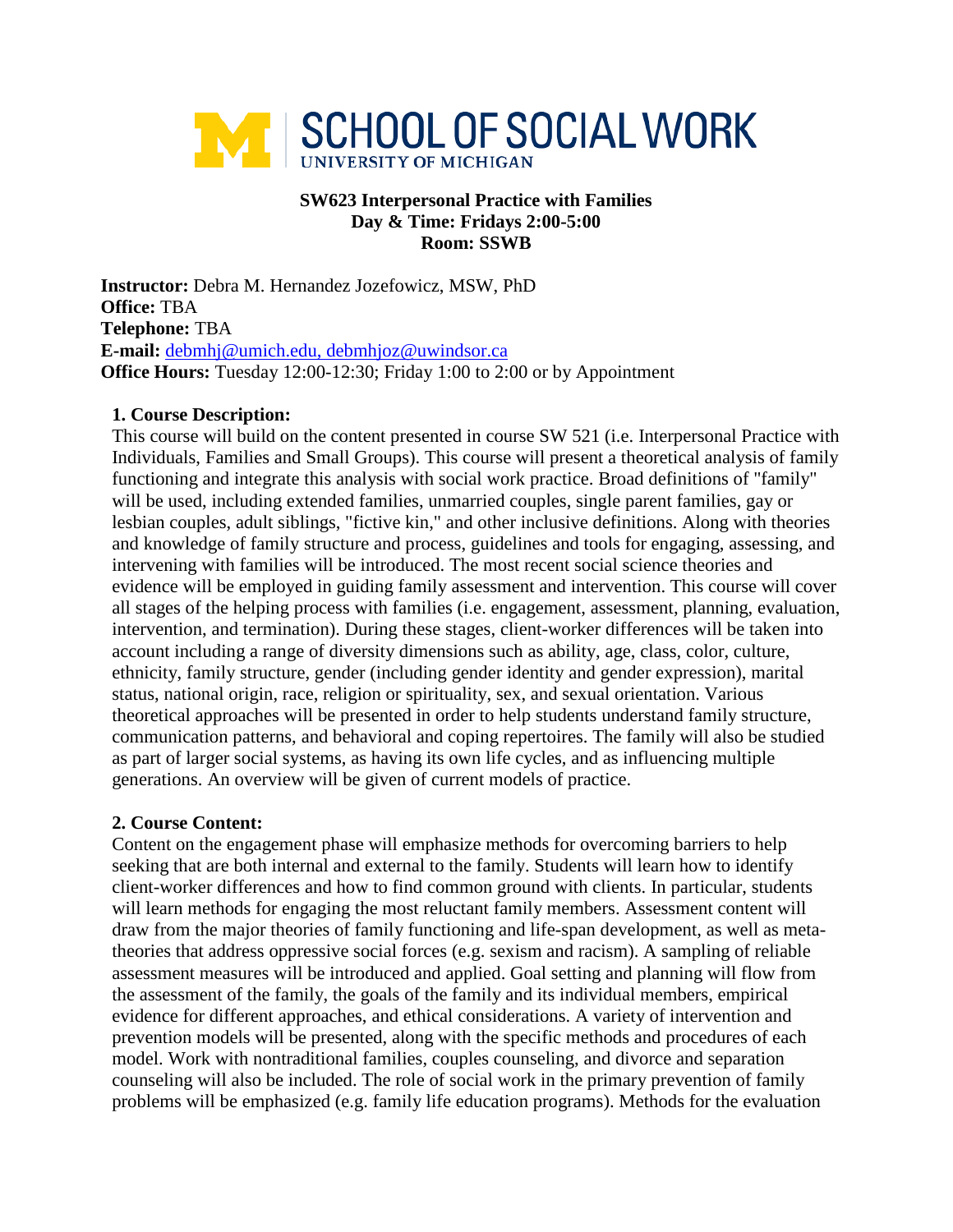of intervention and prevention efforts will be covered, including the use of self-report and observational measures.

# **3. Course Objectives:**

Upon completion of the course, students will be able to:

1. Articulate at least two conceptual frameworks that take into account individual and family needs, problems and experiences within the family, and resources and opportunities of the social environment.

2. Describe challenges, risks, and tasks as they apply to women, the poor, families of color, and gay and lesbian families.

3. Identify the resources, strengths, and effective family processes across diverse populations including those based on a range of diversity dimensions such as ethnicity, race, sexual orientation, and class.

4. Apply family assessment frameworks that are ecological and family-centered and take into account the influence of oppressive social forces. Such assessments will account for the presence and impact of family violence, the presence and impact of substance abuse, and the impact that the students' own value system has on their assessment formulations.

5. Describe ways to establish a professional relationship with family members in order to engage in assessment, goal setting, and planning. The capacity to establish relationships with families will include an appreciation of cultural diversity and the unique strengths of nontraditional families.

6. Identify at least two models of prevention and intervention and explain the applicability of each model to the challenges faced by families.

7. Apply appropriate outcome measures that are reliable and determined by agreed upon goals in order to evaluate the effects of family-centered interventions.

# **4. Course Design:**

The course design will include lectures, assigned theoretical and practice reading, and discussion; exposure to the actual experiences of families in general and to those of particular families, through such media as case materials, videotapes, and client personal descriptions; and role-playing as worker and as family member.

# **5. Relationship of the Course to Four Curricular Themes:**

*Multiculturalism and Diversity* will be addressed by considering the unique characteristics of families of composed of various diversity dimensions (e.g., ability, age, class, color, culture, ethnicity, family structure, gender (including gender identity and gender expression), marital status, national origin, race, religion or spirituality, sex, and sexual orientation), and by tailoring engagement, assessment, goal setting, planning, and intervention to these characteristics. Assessment procedures will focus on strengths rather than deficits in family functioning.

*Social Justice and Social Change* will be addressed through a multi-systems perspective in which students will view the family as a system within, and affected by, a larger social structure. Family assessment will consider the impact of poverty and discrimination based on various diversity dimensions and other factors in causing or maintaining family problems. Traditional solutions to family problems will be analyzed for their potential to maintain oppression and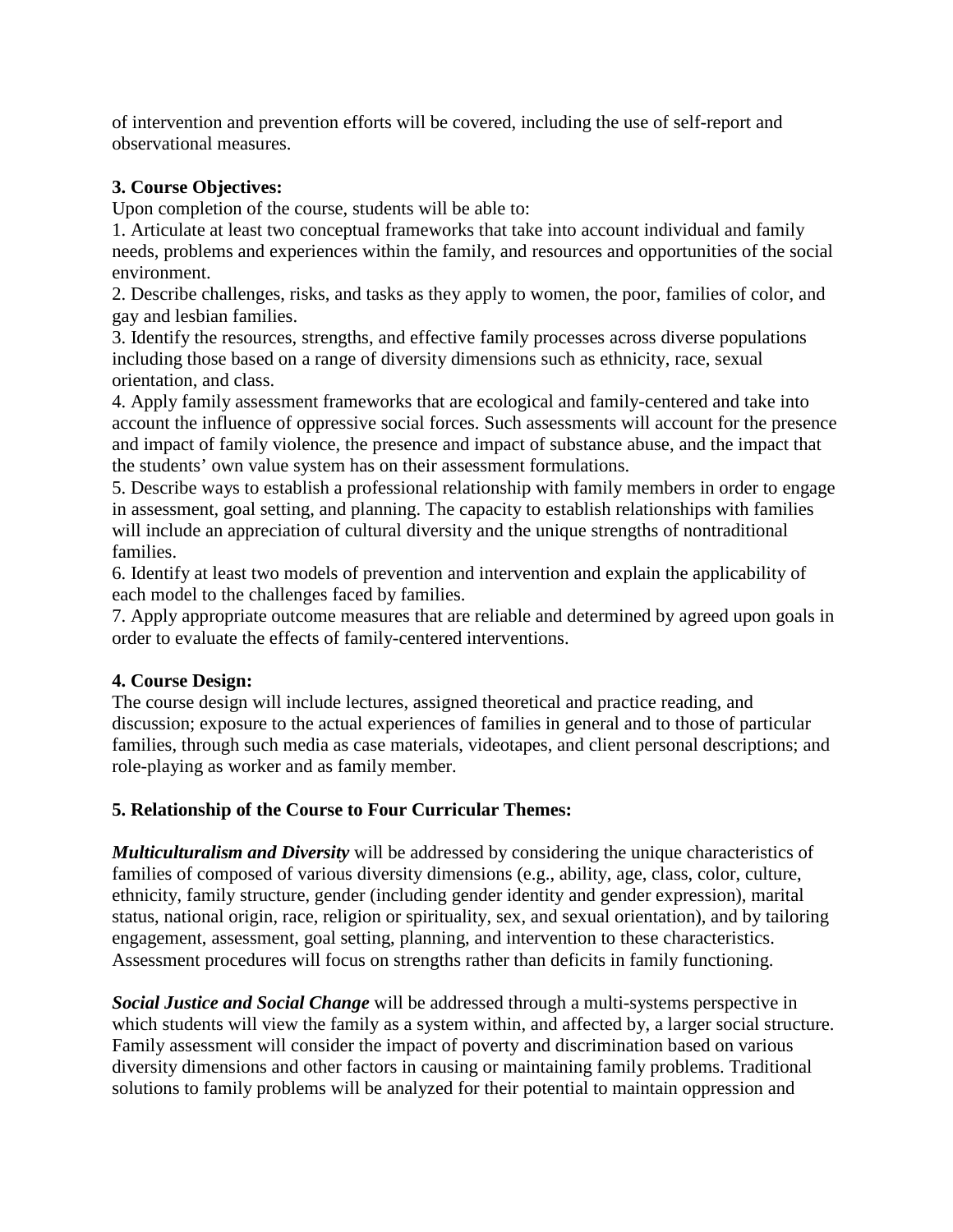disempowerment. Empowerment models of practice will be stressed, including the involvement of natural helping networks and teaching advocacy skills to families.

*Promotion, Prevention, Treatment, and Rehabilitation* will be addressed by identifying the family functions and processes which are useful for the successful development of its members. Prevention programs will be described that are designed to help the general population and atrisk families to avert problems before they develop (e.g. marital enhancement, parent education, premarital counseling, parent-school linkages, etc.).

*Behavioral and Social Science Research* will be addressed by discussing the relationship of theoretical and empirical knowledge to family practice, by describing the theoretical frameworks within which practice methods may be carried out, and by identifying and critiquing the techniques and outcomes of evaluation which have been used with each practice method.

# **Required Texts:** (available at Ulrich's)

Nichols, M. P., Schwartz, R. C. (2009) *The Essentials of Family Therapy, 6th Edition.* Boston, MA: Allyn and Bacon

Worden, M. (2003). *Family therapy basics* (3<sup>rd</sup> ed.). Toronto: Brooks/Cole.

## **Other Recommended Texts:**

- Kilpatrick, A. C., & Holland, T. P. (2009). *Working with families: An integrative model by level of need* (5th ed.). Boston, MA: Pearson.
- Tomlinson, B. (2016). *Family Assessment Handbook: An Introduction and Practical Guide to Family Assessment* (4<sup>th</sup> Ed.). Centage Learning: Boston, MA.
- Van Hook, M. P. (2016). *Social Work Practice with Families: A Resiliency-Based Approach* (2nd ed.). Oxford University Press: New York, NY.

#### **Journal Articles:**

- Dam, K., & Hall, E. O. C. (2016). Navigating in an unpredictable daily life: A metasynthesis on children's experiences living with a parent with severe mental illness. *Scandinavian Journal of Caring Sciences, 30*, 442-457. **(Journal Article #5)**
- Freeark, K., Rosenberg, E. B., Borstein, J., Jozefowicz-Simbeni, D. M. Hernandez, Linkevich, M., & Lohnes, K. (2005). Gender differences and dynamics shaping the adoption life cycle. *Journal of Orthopsychiatry, 7*(1), 86. **(Journal Article #7)**
- Gates, G. J. (2013). LGBT parenting in the United States. The Williams Institute. **(Journal Article #8)**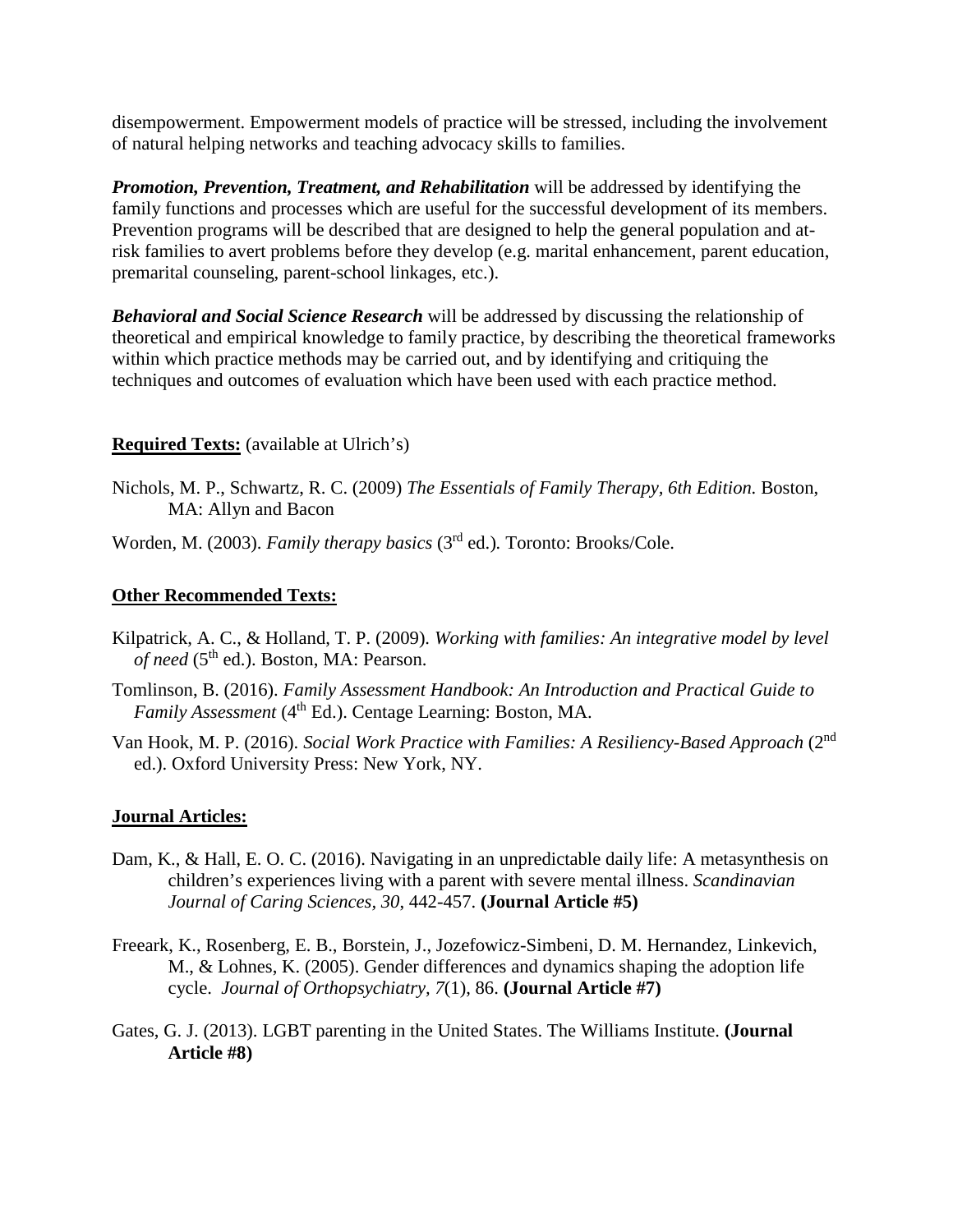- Hanna, M. D., Boyce. E. R., & Yang. J. (2016). The impact of historical trauma and mistrust on the recruitment of resource families of color. *Adoption Quarterly*, DOI: 10.1080/10926755.2016.1149536 **(Journal Article #3)**
- Holt, S., Buckley, H., & Whelan, S. (2008). The impact of exposure to domestic violence on children and young people: A review of the literature. *Child Abuse & Neglect, 32*, 797- 810. **(Journal Article #2)**
- Jozefowicz-Simbeni, D. M. Hernandez, & Allen-Meares, P. (2002). Poverty and schools: Intervention and resource building through school-linked services. *Children and Schools, 24*(2)*,* 123-136. **(Journal Article #1)**
- Kottler, J. A. & Parr, G. (2000). The family therapist's own family. *The Family Journal: Counseling and Therapy for Couples and Families, 8*(2), 143-148. **(Journal Article #6)**
- Roberts, R. M., Ejova, A., Giallo, R., Strohm, K., & Lillie, M. E. (2016). Support group programme for siblings of children with special needs: predictors of improved emotional and behavioural functioning, *Disability and Rehabilitation, 38:21,* 2063-2072, DOI: 10.3109/09638288.2015.1116621 **(Journal Article #9)**
- Swick, K. J., Williams, R., & Fields, E. (2014). Parenting while being homeless. *Early Childhood Education Journal, 42*, 397-403, DOI: 10.1007/x10643-013-0620-7 **(Journal Article #4)**

| #              | Date   | Topic(s)                                        | <b>Class Preparation</b>            |
|----------------|--------|-------------------------------------------------|-------------------------------------|
| $\mathbf{1}$   | Sep 9  | <b>CLASS CANCELLED</b><br><b>POWER OUTAGE</b>   |                                     |
| $\overline{2}$ | Sep 16 | Introduction & Course Overview                  | Nichols Ch 1                        |
|                |        | Generalist Perspective and Ecological Model     |                                     |
| 3              | Sep 23 | <b>Who Is Your Family? (Family Reflection)</b>  | Nichols Ch 2                        |
|                |        | Foundations, Evolution and Fundamental Concepts | Nichols Ch 11                       |
|                |        | of Family Therapy                               | Nichols Ch 4                        |
|                |        |                                                 | Worden Ch 1                         |
|                |        | <b>What Is Family?</b>                          |                                     |
|                |        | <b>Family Dinner &amp; TV Families</b>          |                                     |
| 4              | Sep 30 | Basic Techniques and Beginning Phases of Family | Nichols Ch 3                        |
|                |        | Therapy                                         | Worden Ch 2                         |
|                |        |                                                 | Worden Ch 3                         |
|                |        |                                                 | McGoldrick & Gerson Ch1             |
|                |        | <b>Family Genograms</b>                         | McGoldrick & Gerson Ch <sub>2</sub> |
|                |        | <b>Discussion Questions and Groups 1</b>        | Journal Article #1                  |

#### **Class Schedule**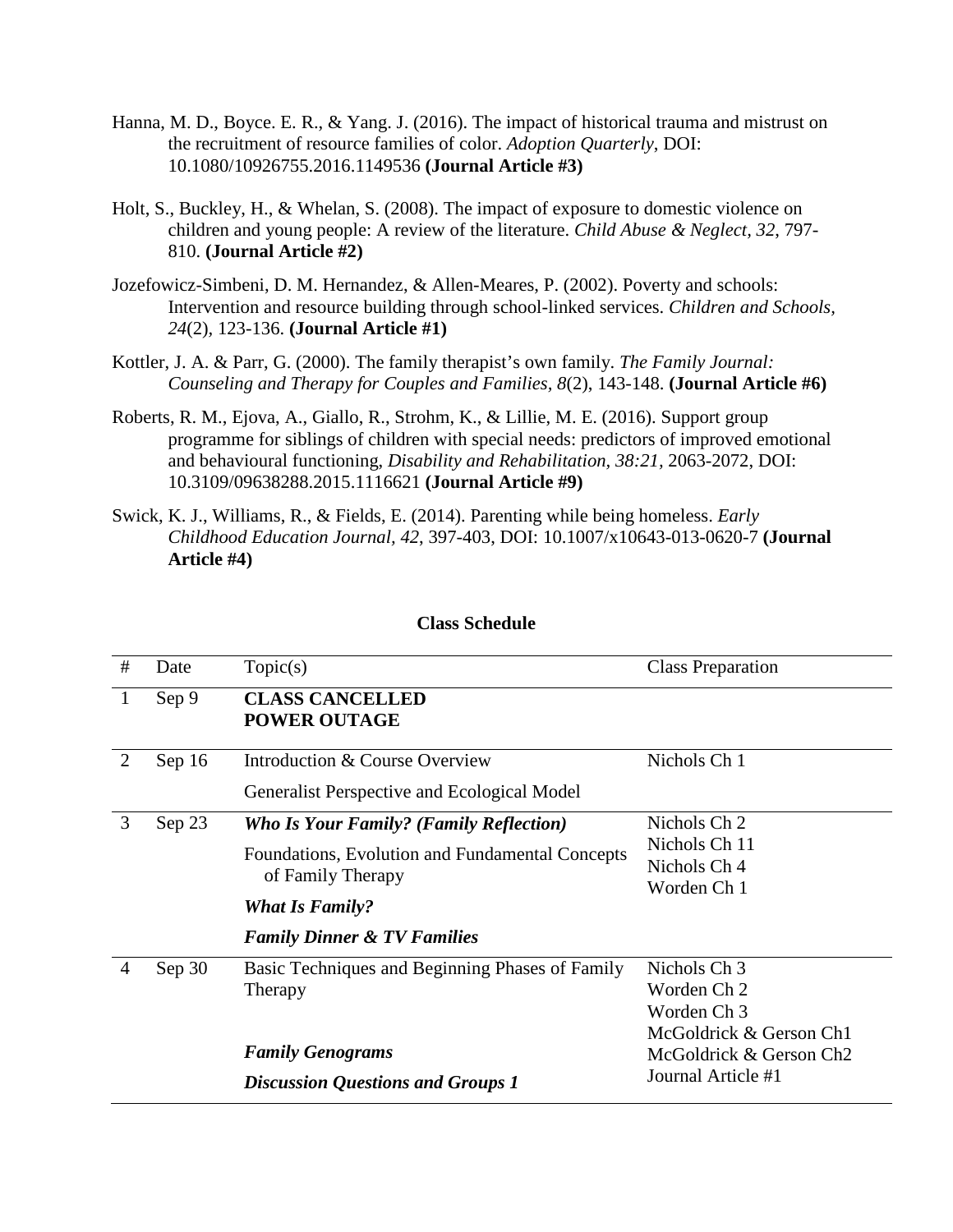|   | Oct 7  | Family Assessment Techniques in Family Therapy | Worden Ch 4               |
|---|--------|------------------------------------------------|---------------------------|
|   |        |                                                | Worden Ch 5               |
|   |        |                                                | Thomlison Ch 1            |
|   |        | <b>Simulated Family Formation I</b>            | Thomlison Ch 4            |
|   |        | <b>Discussion Questions and Groups 2</b>       | Journal Article #2        |
| 6 | Oct 14 | <b>Family Change Techniques</b>                | Worden Ch 6               |
|   |        |                                                | Worden Ch 7               |
|   |        |                                                | Kilpatrick & Holland Ch 1 |
|   |        |                                                | Thomlison Ch 2            |
|   |        | <b>Simulated Family Formation II</b>           | Thomlison Ch 5            |
|   |        |                                                | Journal Article #3        |

*Discussion Questions and Groups 3*

# *Oct 21 \*\*STUDY WEEK\*\**

| 7  | Oct 28  | <b>Ecological Approach and Case Management</b>               | Nichols Ch 7                                           |
|----|---------|--------------------------------------------------------------|--------------------------------------------------------|
|    |         | <b>Structural Family Interventions</b>                       | Nichols Ch 10                                          |
|    |         | Cognitive-Behavioral Family Interventions                    | Kilpatrick & Holland Ch 5<br>Kilpatrick & Holland Ch 6 |
|    |         | <b>Simulated Family Role Plays</b>                           | Journal Article #4                                     |
|    |         | <b>Discussion Questions and Groups 4</b>                     |                                                        |
| 8  | Nov $4$ | <b>Solution Focused Interventions</b>                        | Nichols Ch 12                                          |
|    |         | <b>Family Systems Interventions</b>                          | Nichols Ch 5                                           |
|    |         | <b>Strategic Family Interventions</b>                        | Nichols Ch 6<br>Journal Article #5                     |
|    |         | <b>Simulated Family Role Plays</b>                           |                                                        |
|    |         | <b>Discussion Questions and Groups 5</b>                     |                                                        |
| 9  | Nov 11  | <b>Experiential Family Interventions</b>                     | Nichols Ch 8                                           |
|    |         | Narrative Family Interventions                               | Nichols Ch 13<br>Nichols Ch 9                          |
|    |         | Psychodynamic Family Interventions                           | Journal Article #6                                     |
|    |         | <b>Simulated Family Role Plays</b>                           |                                                        |
|    |         | <b>Discussion Questions and Groups 6</b>                     |                                                        |
| 10 | Nov 18  | Simulated family session                                     | Journal Article #7                                     |
|    |         | Group $A$ ( <i>C</i> interviewing)                           |                                                        |
|    |         |                                                              | <b>Prepare family role plays and</b>                   |
|    |         | **Simulated family role and interview analysis<br>form due** | family interviewing and<br><i>intervention methods</i> |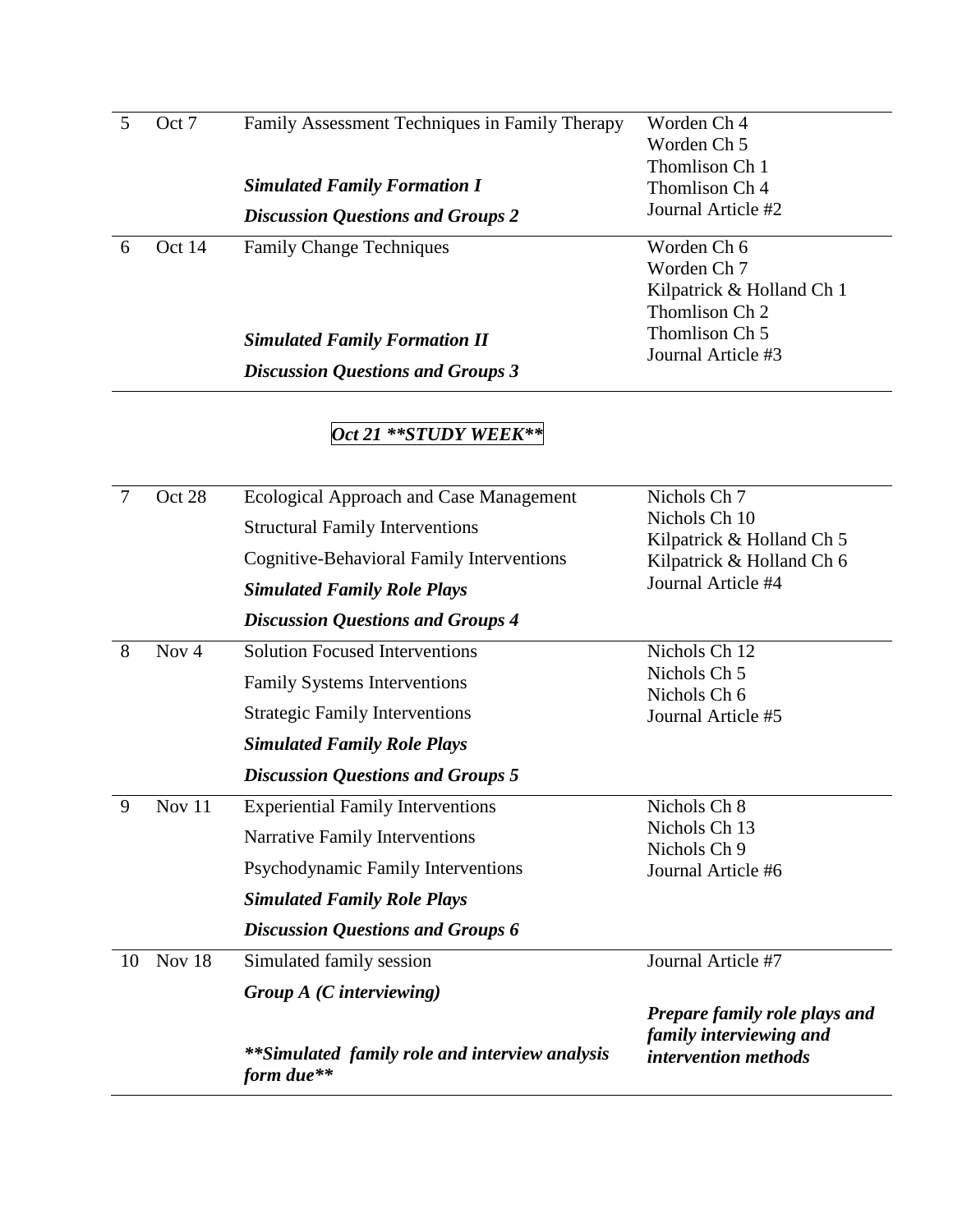|             | <b>Writing Family Notes</b><br>**FAMILY SELF ASSESSMENT AND<br><b>GENOGRAM PAPER DUE**</b> | *Student Note Taking and<br>Feedback                                                           |
|-------------|--------------------------------------------------------------------------------------------|------------------------------------------------------------------------------------------------|
|             |                                                                                            |                                                                                                |
| Dec 2<br>11 | Simulated family session                                                                   | Van Hook Ch 4                                                                                  |
|             | Group $B(A$ interviewing)                                                                  | Journal Article #8                                                                             |
|             |                                                                                            | <b>Prepare family role plays and</b><br>family interviewing and<br><i>intervention methods</i> |
|             |                                                                                            | *Student Note Taking and<br>Feedback                                                           |
| Dec 9<br>12 | Simulated family session                                                                   | Worden Ch 9<br>Journal Article #9                                                              |
|             | Group $C(B$ interviewing)                                                                  |                                                                                                |
|             | Course Wrap Up<br><b>Final Paper Review</b>                                                | <b>Prepare family role plays and</b><br>family interviewing and<br><i>intervention methods</i> |
|             | <b>Student Evaluation of Teaching</b>                                                      | *Student Note Taking and<br>Feedback                                                           |

# **\*\****FINAL PAPER DUE***: December 16, 2016\*\***

#### **Grading Criteria**

Discussion Questions and Participation: 20% Family Self-Assessment and Genogram Paper: 25% Simulate Family Interviews and Role Plays: 30% Final Paper: 25%

#### **Assignments Overview**

#### **20% Participation and Discussion Questions and Groups (20 points)**

#### *Discussion Questions and Groups (5 at 2 points each = 10 points)*

- Briefly summarize an issue or point from each reading you find interesting, important or questionable and identify a question/set of questions you would like to discuss in class.
- Please include your name, topic for the class, and date of the class at the top of the page. Discussion questions must be submitted in class on the day they are due.
- You must be in class to turn in your questions in order for them to be accepted.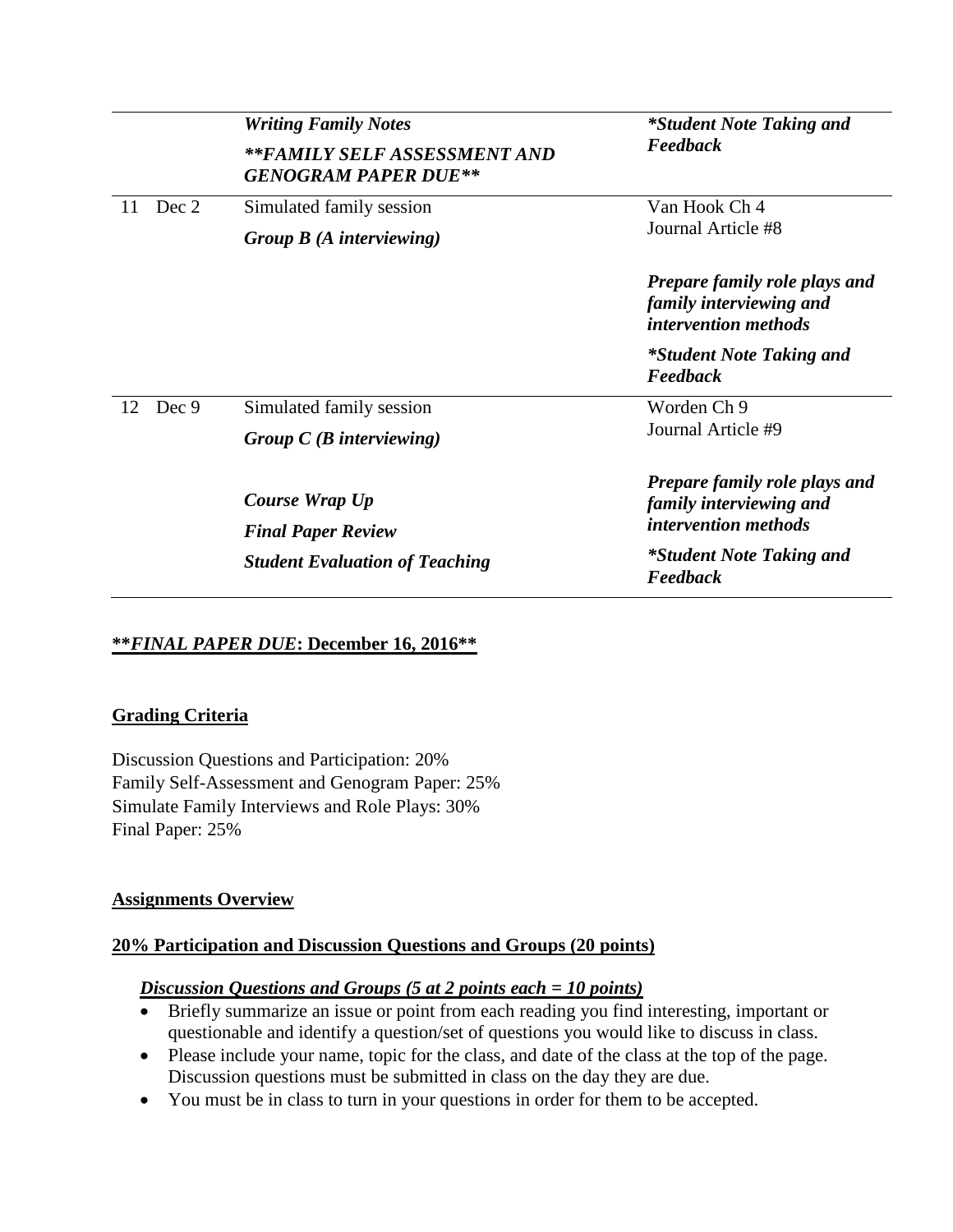• Group and class discussion emanating from the discussion question assignments will take place during the first part of each class.

# *TV Family Assessment (3 points)*

- Watch a (30-minute) TV show that has a family featured prominently in it
- Write a 2-page, double-spaced reflection about this family:
	- o List Family Members
	- o What are some of the family issues?
	- o What are some of the family dynamics?
	- o What are some of the family strengths?

# **DUE: October 28th**

# *Family Role Play and Interviewing Feedback (3 points)*

• You will observe, take notes and provide feedback on 1 family interview/role play.

# *Overall Participation (4 points)*

• Students will receive up to 4 points for **exceptional** participation in discussions, in-class questioning, and clear engagement in the material and course

# **25% Family Assessment and Genogram Paper (35 Points )**

Students will construct a family genogram and apply family therapy concepts from class to their own family experiences and discuss the impact of those experiences on their work with families.

# **Instructions:**

Present a three generational (minimum) analysis of your family of origin and/or a family of formation/choice. Include the following (use italicized headings to organize the paper):

- 1. *Family Genogram* (10 points)
- 2. *Family Artifacts* (3 points)
- 3. *Family Dynamics* (10 points)

Describe how the following concepts are demonstrated in your family. Provide examples.

- a. Ecological perspective-1 point
- b. Family, cultural, and social diversity-1 point
- c. Family life cycle-1 point
- d. Family communication, problem-solving, roles, cohesion, emotional expression, and parenting-2 points
- 4. *Impact of Family of Origin:* Explain how your family of origin impacts on you as you approach other family systems as a social worker. Analyze the positives, which you offer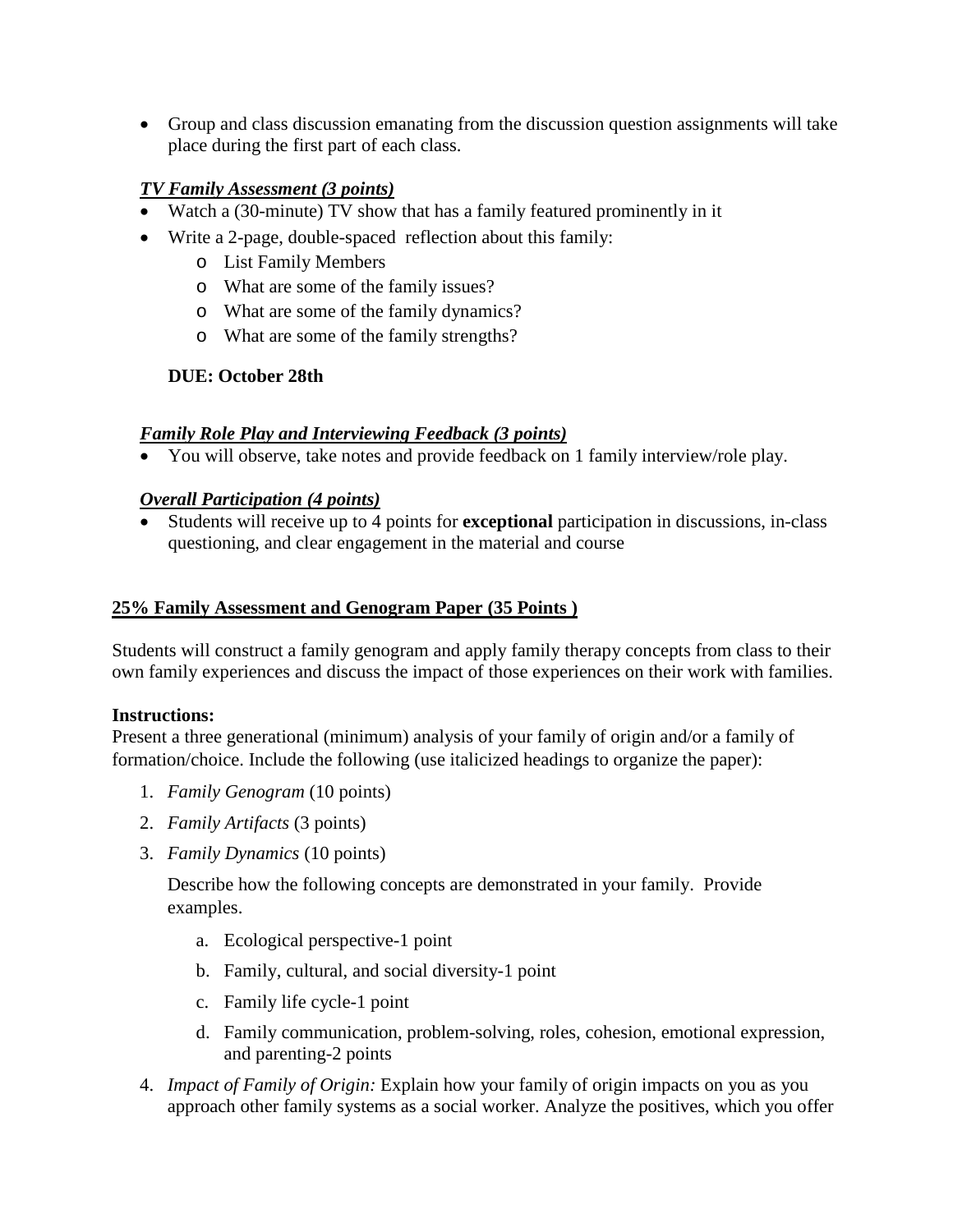to families as a result of your own family experience. Analyze those areas in which you experience discomfort. (1 page, 5 points)

- 5. *Values and Beliefs about Families:* Describe your own value system with regard to families. What are your preferred beliefs with regard to family functioning? What are the implications of these beliefs for your practice as social worker with families? (1 page, 5 points)
- 6. *Overall Paper Quality: Grammar, sentence structure, organization of paper and references* (2 points)

# **30% Simulated Family Interviews and Role Plays (30 points)**

- Family Role Play (10 points)
- Family Interview (20 points)

# **25% Final Paper (25 points)**

- Family Interviw Note (10 points)
- General Family Assessment and Intervention (15 points)

# **General Course Supports and Information**

#### *Accommodations for Students with Disabilities*

If you are in need of an accommodation for a disability, please let the instructor know at your earliest convenience. Any information you provide is private and confidential and will be treated as such. Some aspects of this course, the assignments, the in-class activities, and the way the course is usually taught may be modified to facilitate your participation and progress. We can work with the Services for Students with Disabilities (SSD) office to help us determine appropriate academic accommodations. SSD typically recommends accommodations through a Verified Individualized Services and Accommodations (VISA) form.

For more information contact: Services for Students with Disabilities G-664 Haven Hall | 505 South State St. [\(734\) 763-3000](tel:%28734%29%20763-3000) | [ssdoffice@umich.edu](mailto:ssdoffice@umich.edu)

# *Mental Health & Wellbeing*

The Office of Student Service's Health and Wellness Program provides supportive services to students which promote wellness, self-care, and maintenance of a healthy academic and mental health balance, as well as to increase disability awareness. Students may experience situations or circumstances that impede educational success and/or quality of life. Students may contact Health and Wellness Advocates Lauren Davis or Nyshourn Price regarding any health, mental health or wellness issue(s). This could include need for advocacy and/or referral to School, university, or community resources, financial resources, or counseling centers. All meetings with